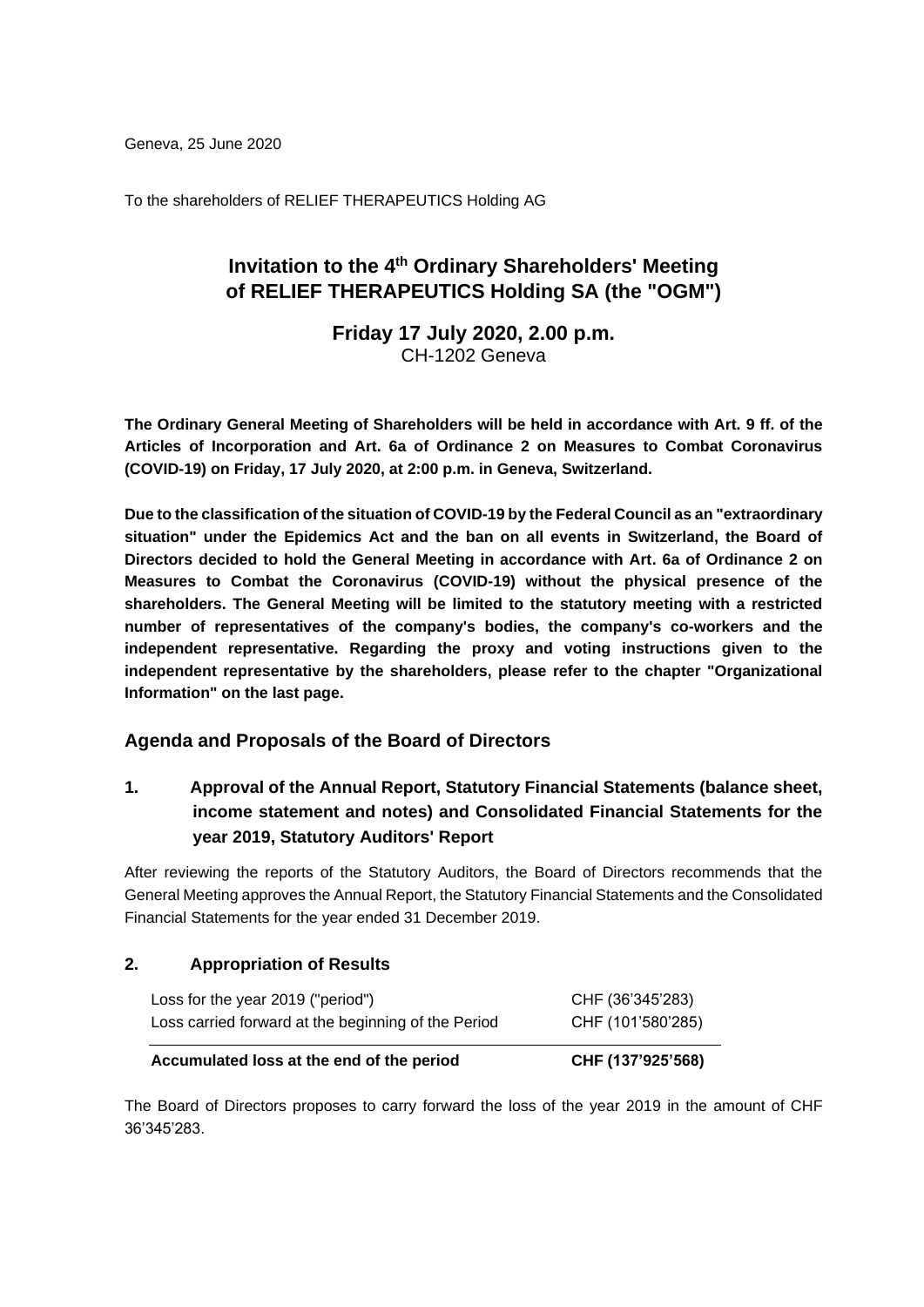# **3. Discharge of the members of the Board of Directors and of the Executive Committee**

The Board of Directors recommends that the General Meeting grants discharge to each and all the members of the Board of Directors, still active or having resigned, and of the Executive Committee for their activities during the financial year 2019.

## **4. Increase of the Authorized Share Capital**

The Board of Directors proposes to increase the global amount of the authorized share capital up to the maximum possible amount by law, which is half of the basic Company's share capital at the date of the ordinary General Meeting, represented by registered shares to be fully paid up with a nominal value of CHF 0.01 each, by re-introducing an article 3abls AoA with the same wording as the previous authorized share capital, as detailed below (figures may however be adjusted to reflect the belowmentioned event). This new authorized share capital is intended for future financing of the Company, as required in connection with future projects as well as for responding quickly to strategic business opportunities.

The figures mentioned below are based on the current situation of the Company's share capital, which was increased from CHF 21'139'192.72 to CHF 22'294'992.72 on 18 June 2020, after the exercise of certain options based on the Company's conditional share capital. One event is likely to trigger an adjustment of the figures mentioned below: The Board of Directors has currently engaged in negotiations with possible new investors to raise a substantial amount of new capital in a fast and flexible manner. This financing round is likely to close prior to the ordinary general meeting of the shareholders, hence adjusting the basic share capital consequently.

| Old version                                      | <b>New version</b>                               |
|--------------------------------------------------|--------------------------------------------------|
|                                                  |                                                  |
| Article 3abis Authorised share capital           | Article 3abis Authorised share capital           |
|                                                  |                                                  |
| 1 The Board of Directors is authorized, at any   | 1 The Board of Directors is authorized, at any   |
| time until 14 June 2021, to increase the share   | time until 17 July 2022, to increase the share   |
| capital by a maximum amount of CHF               | capital by a maximum amount of CHF               |
| 10'569'596 by issuing up to 1'056'959'600        | 11'147'496.36 by issuing up to 1'114'749'636     |
| registered shares to be fully paid up with a par | registered shares to be fully paid up with a par |
| value of CHF 0.01 each. [unchanged]              | value of CHF 0.01 each. [unchanged]              |
|                                                  |                                                  |
|                                                  |                                                  |

# **5. Increase of the Conditional Share Capital**

The Board of Directors proposes to increase the global amount of the conditional share capital up to the maximum possible amount by law, which is half of the basic Company's share capital at the date of the ordinary General Meeting, represented by registered shares to be fully paid up with a nominal value of CHF 0.01 each, adjusting article 3b para. 2 AoA only (i.e. article 3b para. 1 AoA remains unchanged).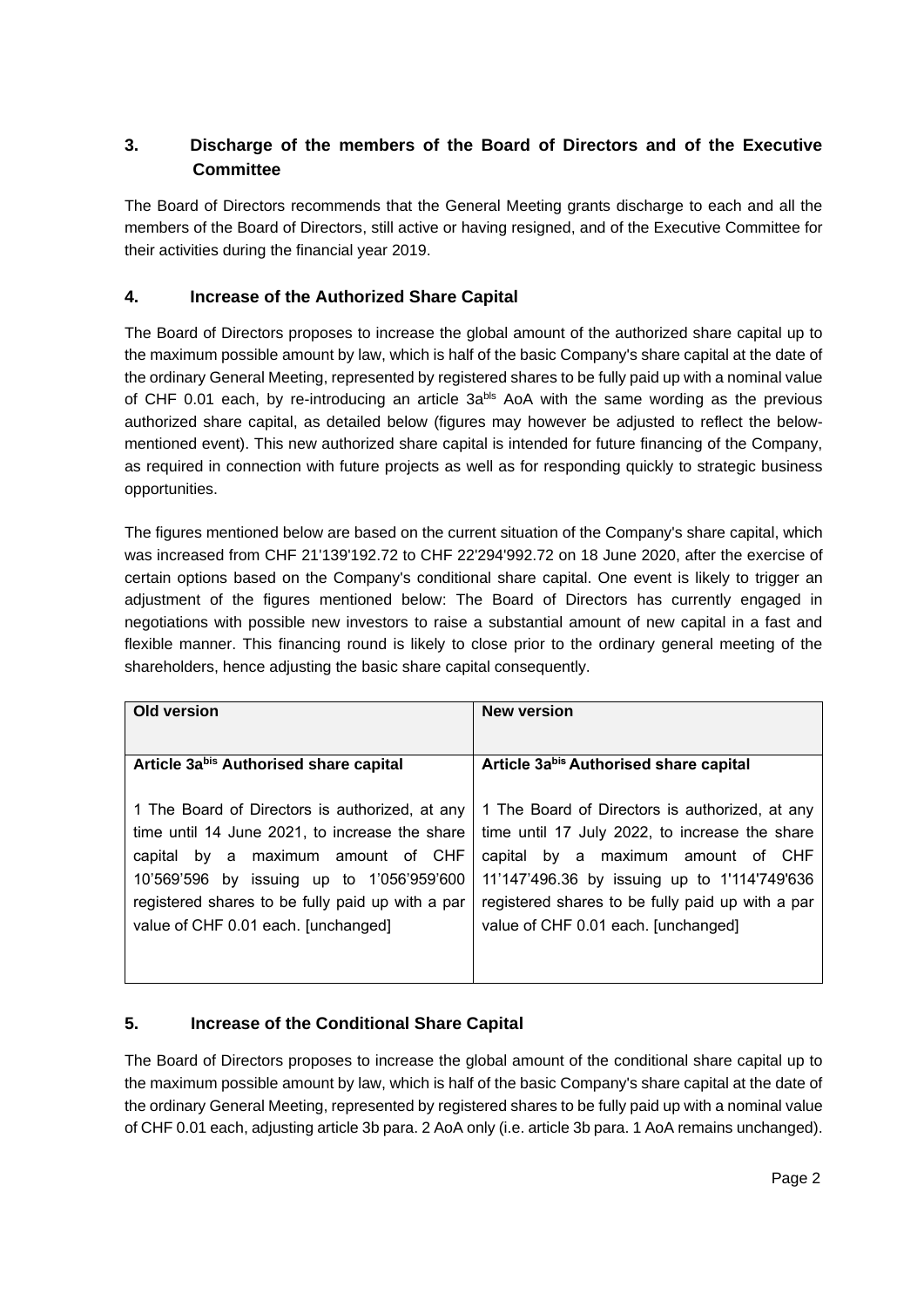The figures mentioned below are based on the current situation of the Company's share capital, which was increased from CHF 21'139'192.72 to CHF 22'294'992.72 on 18 June 2020, after the exercise of certain options based on the Company's conditional share capital. But the event described in the above section is likely to trigger an adjustment of the figures mentioned below.

| Old version                                                                                                                                                                                                                                                                                                                                                                                                                                                                                                                                                                                         | <b>New version</b>                                                                                                                                                                                                                                                                                                                                                                                                                                                                                                                                                                            |
|-----------------------------------------------------------------------------------------------------------------------------------------------------------------------------------------------------------------------------------------------------------------------------------------------------------------------------------------------------------------------------------------------------------------------------------------------------------------------------------------------------------------------------------------------------------------------------------------------------|-----------------------------------------------------------------------------------------------------------------------------------------------------------------------------------------------------------------------------------------------------------------------------------------------------------------------------------------------------------------------------------------------------------------------------------------------------------------------------------------------------------------------------------------------------------------------------------------------|
|                                                                                                                                                                                                                                                                                                                                                                                                                                                                                                                                                                                                     |                                                                                                                                                                                                                                                                                                                                                                                                                                                                                                                                                                                               |
| <b>Article 3b Conditional share capital</b>                                                                                                                                                                                                                                                                                                                                                                                                                                                                                                                                                         | <b>Article 3b Conditional share capital</b>                                                                                                                                                                                                                                                                                                                                                                                                                                                                                                                                                   |
| 1 [unchanged]                                                                                                                                                                                                                                                                                                                                                                                                                                                                                                                                                                                       | 1 [unchanged]                                                                                                                                                                                                                                                                                                                                                                                                                                                                                                                                                                                 |
| The Company's share capital<br>may be<br>2<br>increased by the issuance of up to 766'959'622<br>registered shares to be fully paid up, each with a<br>par value of CHF 0.01 to a nominal value of CHF<br>7'669'596.22 by the exercising of conversion or<br>option rights granted to entitled parties in<br>connection with bonds and similar financial<br>instruments or loans of the Company or its<br>subsidiaries that allow for conversion into shares<br>of the Company, or option rights granted to<br>existing and/or new shareholders in connection<br>with capital increases. [unchanged] | 2 The Company's share capital may be<br>increased by the issuance of up to 940'329'636<br>registered shares to be fully paid up, each with a<br>par value of CHF 0.01 to a nominal value of CHF<br>9'403'296.36 by the exercising of conversion or<br>option rights granted to entitled parties in<br>connection with bonds and similar financial<br>instruments or loans of the Company or its<br>subsidiaries that allow for conversion into shares<br>of the Company, or option rights granted to<br>existing and/or new shareholders in connection<br>with capital increases. [unchanged] |

## **6. Votes on the compensation of the members of the Board of Directors and of the Executive Committee**

The Board of Directors proposes a separate vote on the compensation of the Board of Directors and of the Executive Committee. The Compensation Report 2019 is included in the Annual Report 2019, which can be consulted on, and downloaded from, the Company's website at [www.relieftherapeutics.com.](http://www.relieftherapeutics.com/)

### **6.1 Binding vote on the total compensation of the members of the Board of Directors for the period from the annual general meeting 2020 until the annual general meeting 2021**

The Board of Directors recommends that the General Meeting approves a maximum amount of CHF 1'000'000 (both fixed and variable compensation, including stock options and others, but excluding employer's share of social benefit) for the members of the Board of Directors for the period from the annual general meeting 2020 until the annual general meeting 2021.

## **6.2 Binding vote on the total remuneration of the members of the Executive Committee for the financial year 2020**

The Board of Directors recommends that the General Meeting approves a maximum total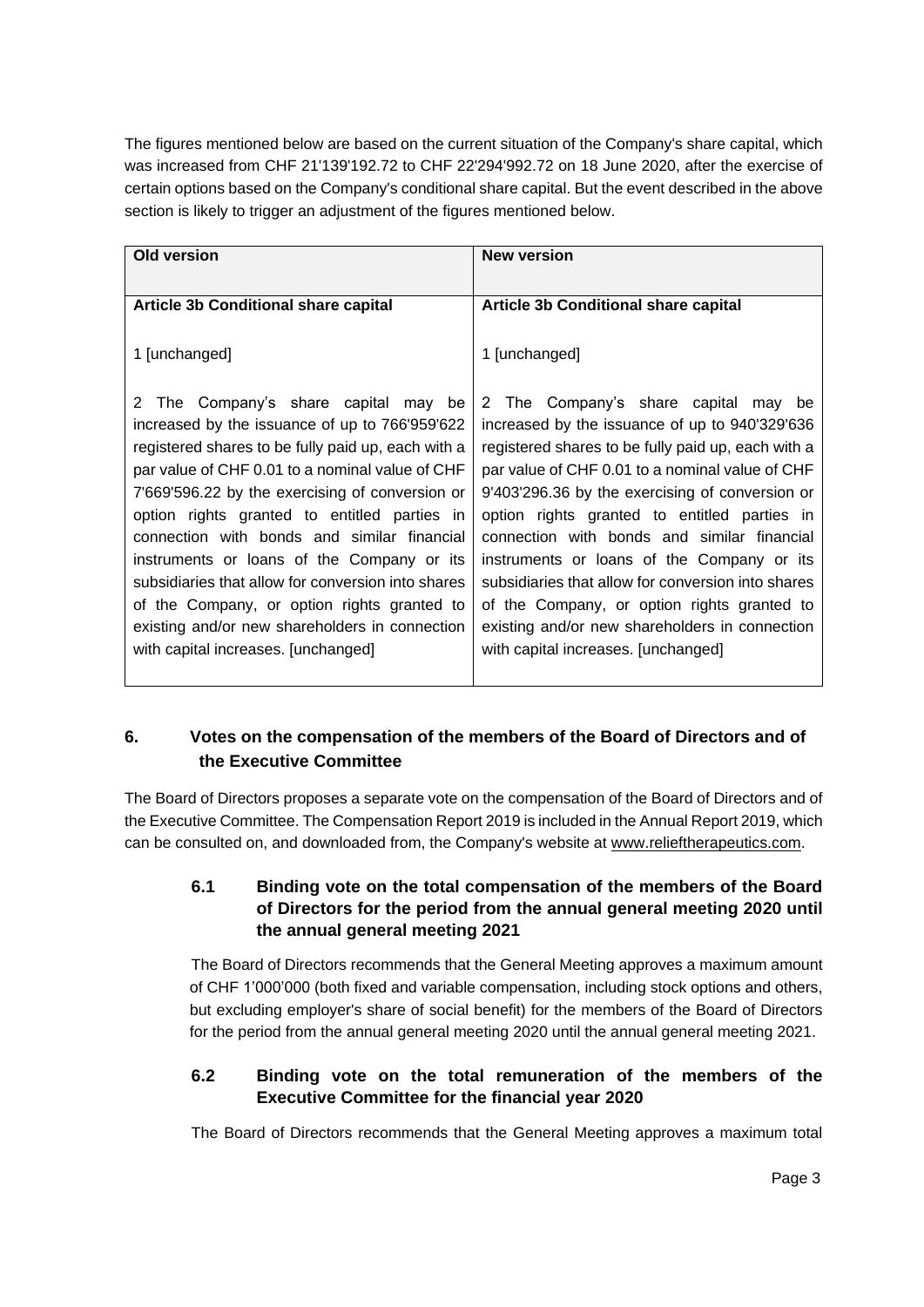compensation of CHF 1'200'000 (both fixed and variable compensation, including stock options and others, but excluding employer's share of social benefit) for the members of the Executive Committee for the financial year 2020.

## **6.3 Consultative vote on the Compensation Report 2019**

The Board of Directors recommends that the General Meeting approves, on a consultative basis, the Compensation Report for 2019.

### **7. Elections**

## **7.1 Re-election of existing members of the Board of Directors**

The Board of Directors recommends that the General Meeting re-elects Dr. Raghuram Selvaraju, Mr. Peter de Svastich and Mr. Thomaz Burckhardt as members of the Board of Director for another term of office, which will end for all members with the closure of the next ordinary General Meeting.

- a) Re-election of Dr. Raghuram Selvaraju; and
- b) Re-election of Mr. Peter de Svastich; and
- c) Re-election of Mr. Thomaz Burckhardt

## **7.2 Election of new member of the Board of Directors**

### **Election**

The Board of Directors recommends that the general meeting of shareholders elects Prof. Jonathan Javitt, Founder and Chief Executive Officer of NeuroRx Pharma, as new member of the Board of Directors for 1 (one) period, which will elapse at the end of the next ordinary General Meeting.

## **7.3 Chairman of the Board of Directors**

The Board of Directors recommends that the General Meeting re-elects Dr. Raghuram Selvaraju as Chairman of the Board of Directors, and Prof. Jonathan Javitt as vice-Chairman of the Board of Directors, both for a term of office which will end with the closure of the next ordinary General Meeting.

## **7.4 Nomination and Compensation Committee**

The Board of Directors recommends that the General Meeting re-elects Mr. Peter de Svastich as member of the Nomination and Compensation Committee for another term of office, which will end with the closure of the next ordinary General Meeting.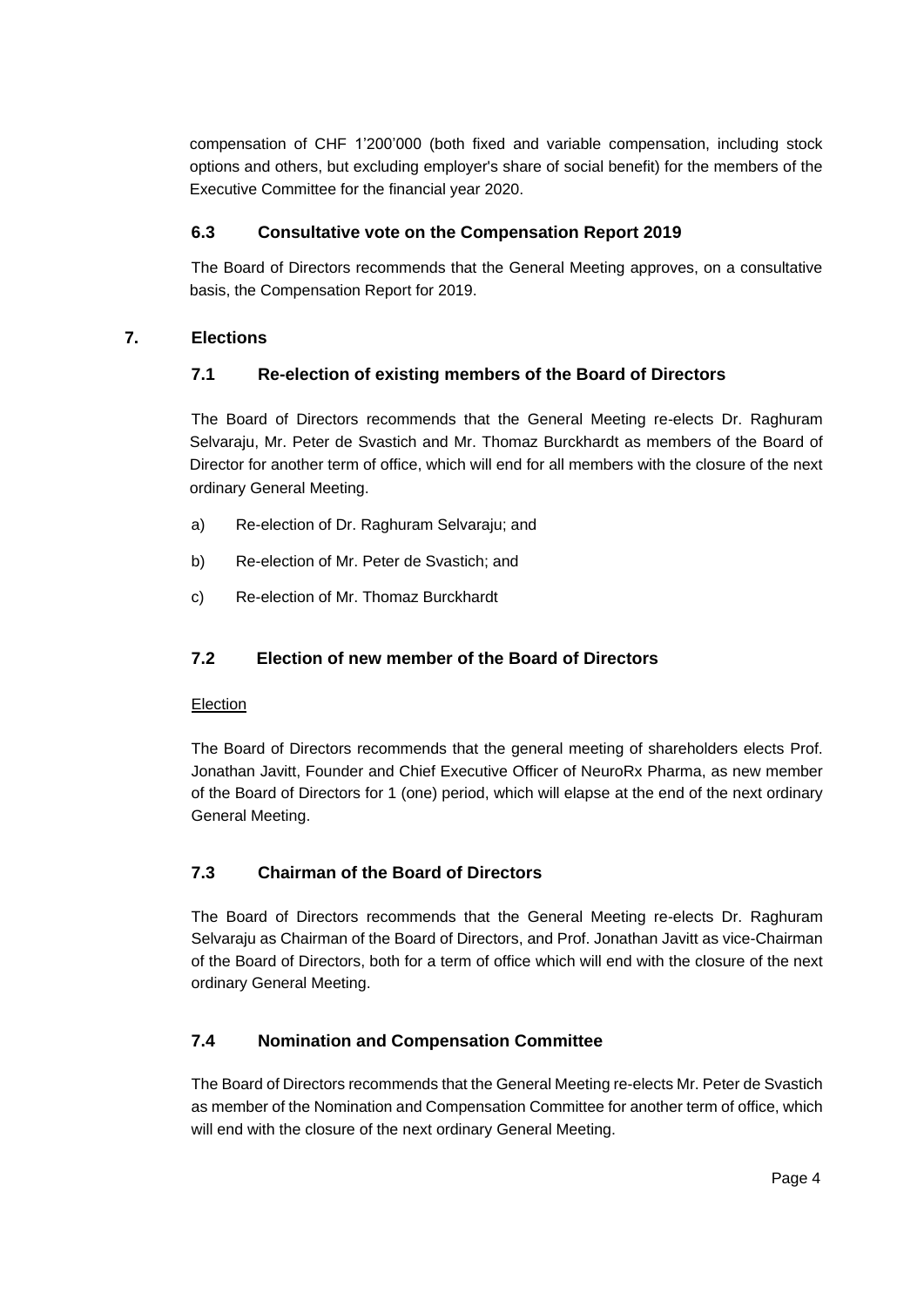### **7.5 Independent Voting Rights Representative**

The Board of Directors recommends that the General Meeting elects Mr. Thomas Hua, esq., partner at gbf Avocats SA, Route de Pré-Bois 20, 1215 Genève Aéroport, Switzerland, as independent proxy holder of the Company for the next term of office, which will end with the closure of the next ordinary general meeting of shareholders.

### **7.6 Auditors**

The Board of Directors recommends that the General Meeting re-elects the audit company Mazars SA from Geneva as auditors of the Company for another term of office, which will end with the closure of the next ordinary General Meeting.

## **Organisational Notes**

Due to the current situation and the spread of the coronavirus (COVID-19), the Federal Council describes the situation in Switzerland as an "extraordinary situation" according to the Epidemics Act. The health of shareholders and employees is the main priority of the Board of Directors. However, it is obliged to organise the General Meeting. The Board of Directors has therefore decided to limit this year's Annual General Meeting to the statutory meeting with a limited number of representatives of the company's governing bodies, employees and the independent representative in accordance with Art. 6a of Ordinance 2 on Measures against Coronavirus (COVID-19) and to hold it without the physical presence of shareholders.

Consequently, the Board of Directors requests the shareholders to give all voting instructions to the independent proxy, elects Mr. Thomas Hua, esq., partner at gbf Avocats SA, Route de Pré-Bois 20, 1215 Genève Aéroport, Switzerland, and to exercise their other shareholder rights through him. This may be done in writing or electronically. For the electronic instructions to the independent representative, the necessary information and login details can be found in the enclosure. Instructions transmitted electronically should be executed until July 15, 2020, 23:59 (CET) at the latest.

Please observe the deadlines.

**Annual Report.** The Annual Report 2019 (including the Consolidated and Statutory Financial Statements, the report of the Statutory Auditors, the Compensation Report and the Board of Directors' proposal for the appropriation of the results for the year 2019 - each of them in English language only), is accessible to the shareholders of the Company as of now for inspection at the Company's registered office in Geneva and on the website of the Company under www.relieftherapeutics.com. A copy of the Annual Report 2019 will be mailed to any shareholder upon request. The enclosed registration form may be used for ordering.

**Entitlement to vote.** Those shareholders who are registered in the share register on 6 July 2020, 1:00 p.m., are entitled to vote. No registration in the share register will be made from 6 through 17 July 2020. Shareholders who sell all or part of their shares prior to the General Meeting are no longer entitled to